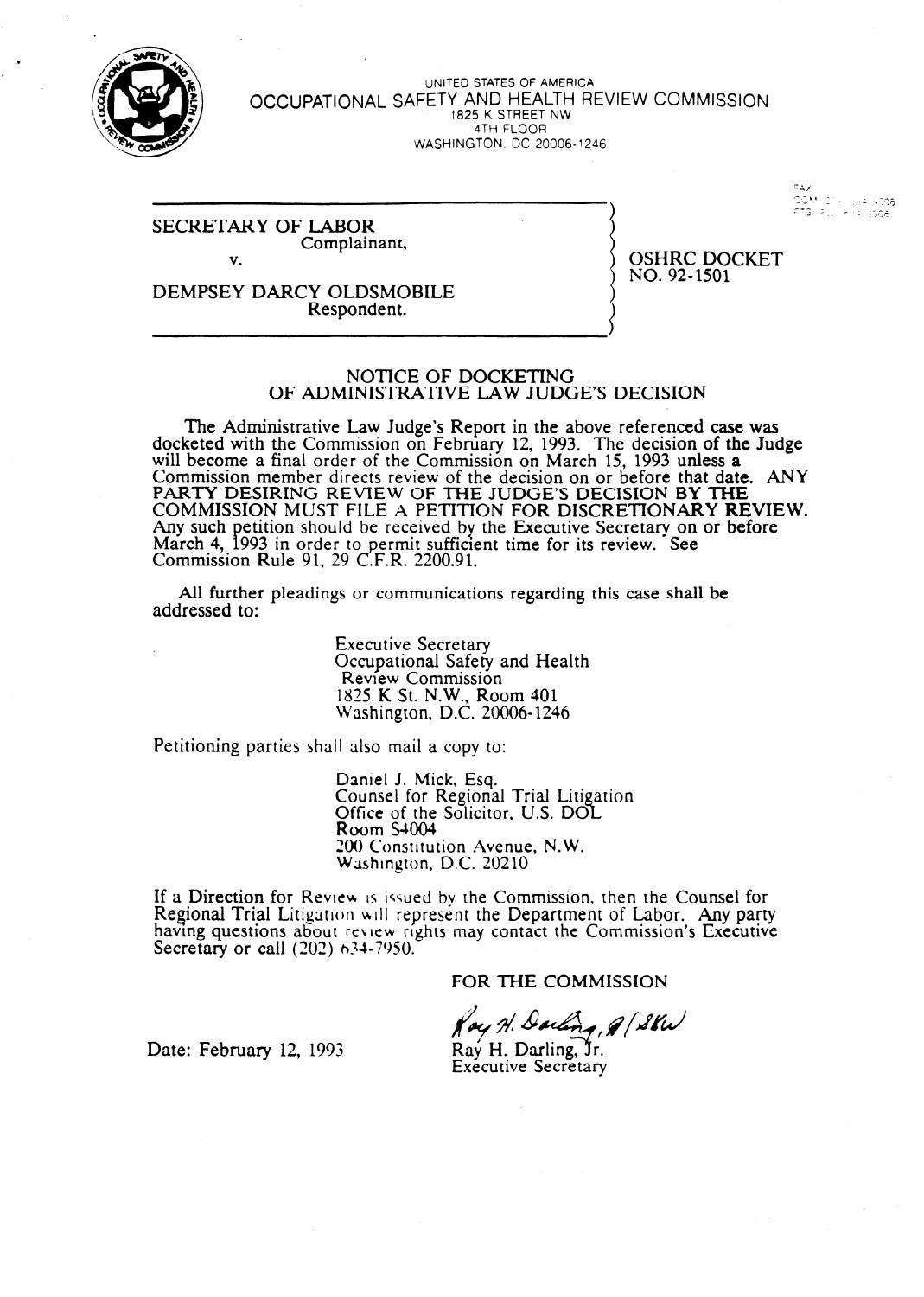## DOCKET NO. 92-1501

# NOTICE IS GIVEN TO THE FOLLOWING:

 $\mathcal{I}$ 

Daniel J. **Mick, ESY.**<br>Counsel for **Demons**l Counsel for **Regional** Trial Liti<br>Office of the Solicitor TTS DC лn<br>С Counser for Regional Trial Enganon<br>Office of the Solicitor, U.S. DOL<br>Room S4004 ROOM S<del>4004</del> 200 Constitution Ave., N.W. Washington, D.C. 20210

Regional Solicitor **Control** Controllection 230 South Dearborn St.  $\emph{Chicago}$ , IL 60604 Chicago, IL 60604

Dempsey D'Arcy Oldsmobile  $1520$  West Jetterson Street Joliet, IL 60435

Aunninsuauve Lav<br>Occupational Safet Occupational Salety and L.<br>Review Commission  $R_{\text{OOM}}$   $250$ vom 250<br>144 North Speer Rou rann Norm<br>Denver Cl  $B$  and,  $C$  or  $B$   $D$   $D$   $T$ 

00102402385:05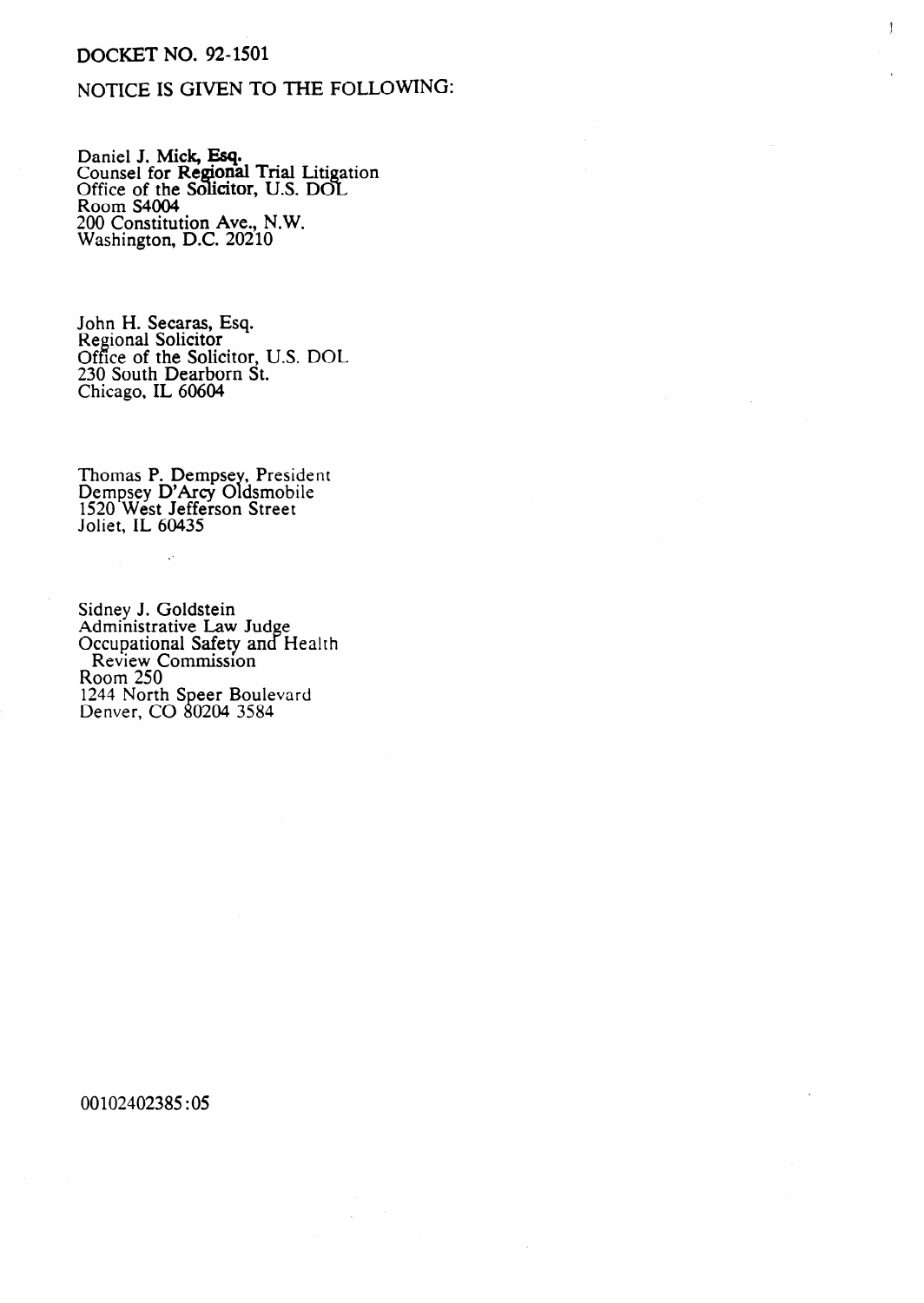

#### OCCUPATIONAL SAFETY AND HEALTH REVIEW COMMISSION **UNITED STATES Of AMERICA 1244 N. S?EER 80ULEVARD ROOM 250 DENVER, COLORADO 80204-3582**

**I** 

I I I I

I

. PHONE **FAX ns (303)** 844-2281 **ns (303) 844-37s** 

**COM (303) 644-2281 COM (303)** 844-3759

**.** 

SECRETARY OF LABOR, Complainant,

v.

OSHRC Docket No. 92-1501

DEMPSEY D'ARCY OLDSMOBILE, 1 Respondent.

APPEARANCES:

Cyrus A. Alexander, Esq., Office of the Solicitor, . **U.S.** Department of Labor, Chicago, Illinois

Thomas P. Dempsey, pro se, Dempsey, D'Arcy Oldsmobile, Joliet, Illinois

Before: Administrative Law Judge Sidney J. Goldstein

### DECISION AND ORDER

This matter arises under Section 10(c) of the Occupational Safety and Health Act of 1970 and involves the application of the penalty provision of this law. After one of its compliance officers inspected a workplace of the Respondent, the Occupational Safety and Health Administration concluded that the Company was in violation of various safety regulations adopted under the Act and issued a citation for the alleged infractions. The Respondent disagreed with the citation and submitted a notice of contest. After a Complaint and Answer were filed with this Commission, the matter was set for hearing. Prior to the hearing date the parties settled all matters relating to the citation with the exception'of the penalty, and the hearing was therefore confined to this issue only.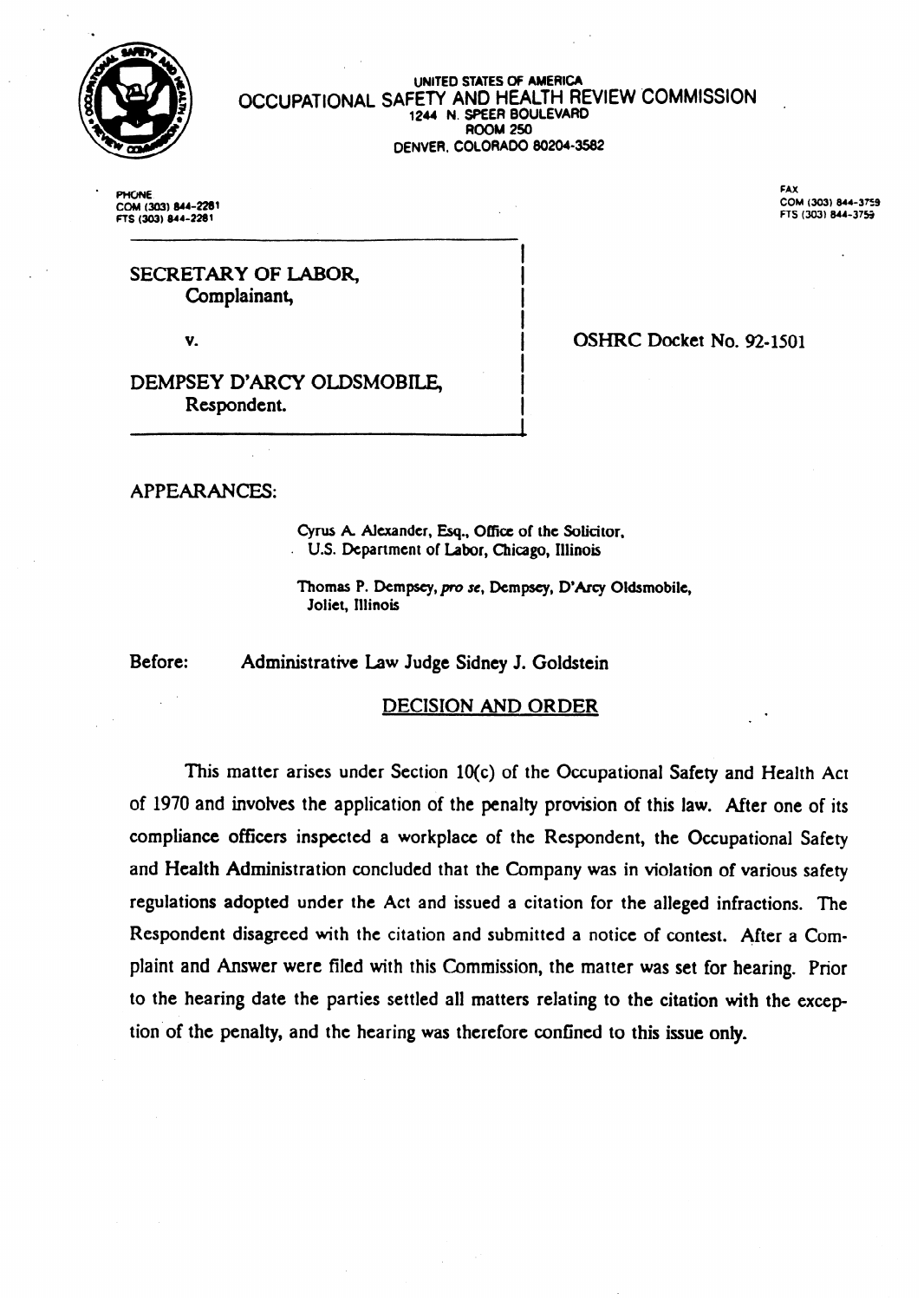The facts are not in substantial dispute and may be briefly stated. On May 8, 191, a **compiiancc** officer for the Administration inspected an employing unit known as the Graham Oldsmobile dealership in Joliet, Illinois. The following month the **Agency**  issued citations **to** tbat company for alleged violations of safety regulations adopted under the Act.

In September, 1991, the Respondent, a new corporation, with independent officers and investors, purchased the fixed assets of the Graham entity and commenced business as Dempsey D'Arcy Oldsmobile Dealership. At that time the new ownership and management did not know of the citations issued to the Graham people.<br>On March 12 and 13, 1992, the property was reinspected by OSHA, and those

previous alleged violations which were not corrected were the subject of a citation issued to Dempsey D'Arcy. The Respondent filed a notice of contest but nevertheless cooperated with the Administration and promptly commenced the abatement of the alleged violations and corrected the infractions at an approximate cost of  $$28,000.00$ . In the assessment of the proposed penalties, the Administration gave credit for various factors, but no credit was given for good faith because of the lack of a written safety and health program. Also, there was no credit or benefit based upon history since there had been a previous inspection of the premises.

With respect to penalties, Section 17(j) of the Act provides:

The Commission shall have authority to assess all civil penalties provided in this section, giving due consideration to the appropriateness of the penalty with respect to the size of the business of the employer being charged, the gravity of the violation, the good faith of the employer, and the history of the previous violations. gravity of the violations.

As noted, the Administration gave no credit in the assessment of penalties on the basis of good faith of the employer because there was no written safety and health program and allocated no credit for history inasmuch as there had been a previous inspection of the dealership.

I believe that the failure to have a written safety and health program should not be the sole consideration in granting credit for good faith in the penalty assessment. Where an employer demonstrates a sensitivity for the safety of its employees in the prompt abatement of the alleged safety violations and cooperates with the